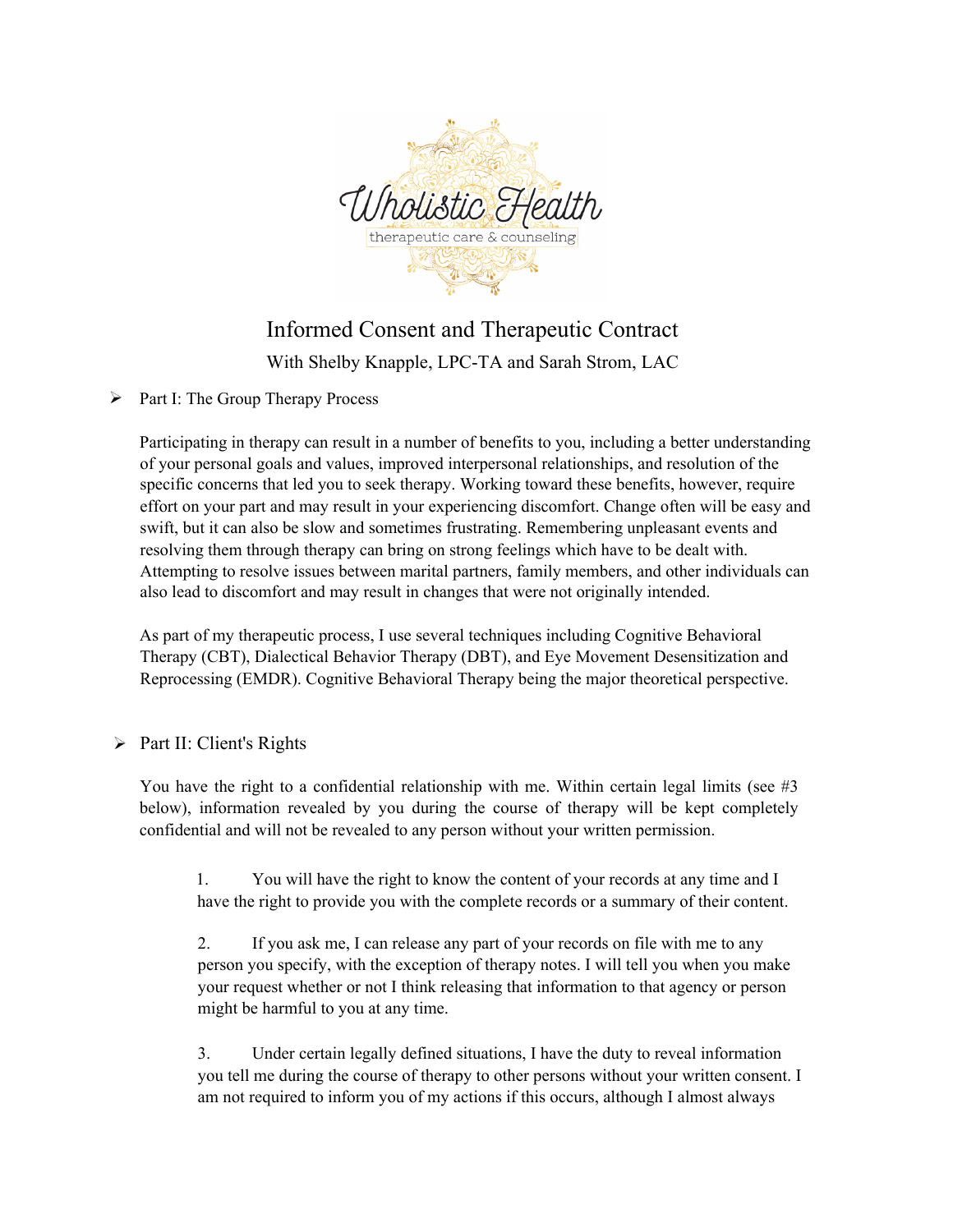choose to openly discuss these with my clients so that we can process together. These legally defined situations include:

If you reveal information to me about child abuse or neglect, elder abuse, or dependent physical abuse, I must make a report to protective services. When a perpetrator of child abuse is in contact with minors and there is a reasonable suspicion that he/she may still be abusing minors, I must report that information.

If you seriously threaten harm or death to another person, I am required to warn the intended victim and notify the appropriate law enforcement agencies.

If you are in therapy or being tested due to an order of a court or lawyer, the results of the treatment or tests ordered must be revealed to that court or lawyer.

If a court of law issued a legitimate subpoena, I am required by law to provide the information specifically described in that subpoena. Although, I will do my best to keep the disclosed information to a minimum.

If you are in a lawsuit where emotional harm is being claimed, the opposing side may subpoena your therapy records.

- 4. You have the right to ask questions about any of the procedures used in the course of your therapy. If you ask, I will explain customary approach and methods with you.
- 5. You have the right to choose NOT to receive therapy from me. If you choose this, I will provide you with names of other qualified professionals whose services you might prefer.
- 6. You have the right to terminate therapy with me at any time without any financial, legal or moral obligations other than those you've already incurred. I have the right to terminate therapy with you under the following conditions:

When I believe that therapy is no longer beneficial to you.

When I believe that you will be better served by another professional, whom I will recommend. I will assist you in finding someone qualified. If I have written consent from you, I will provide that professional with information he/she requires.

When you have not paid for last two session, unless special arrangements have been made with me.

When you have failed to show for your last two therapy sessions without a 24-hour notice.

If any of these situations apply, I will send you a certified letter to your address of record to inform you of my decision, and I will give you the names of several therapists for your future counseling needs.